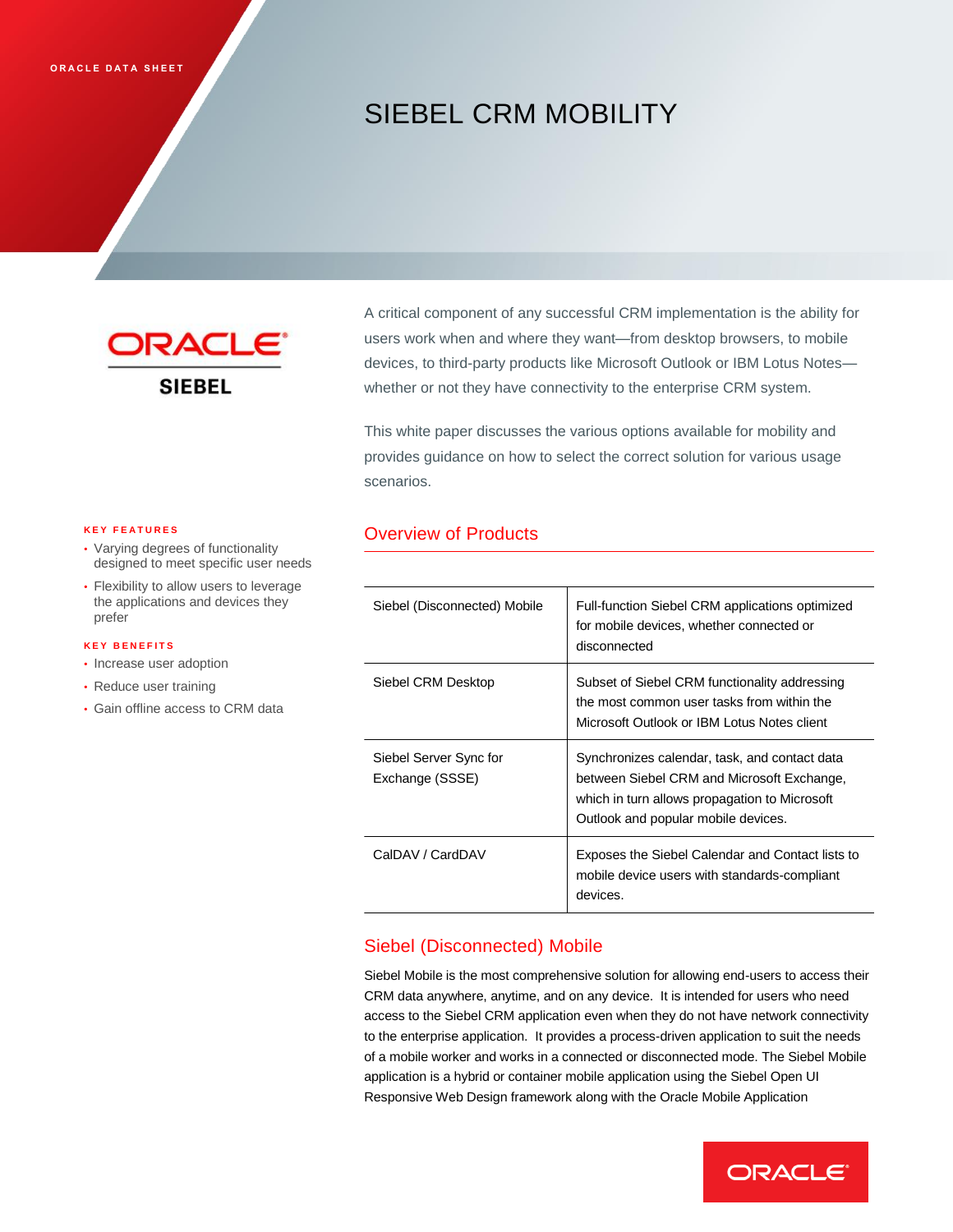Framework to provide access to native features of mobile devices. The Siebel Mobile application can be downloaded from Apple Apps store or Google Play depending on the platform. Oracle also provides the mobile project archive file which allows customers to use their own profile and publish it to their custom apps store, thereby giving better control on the deployment.



*Figure 1: Siebel CRM Mobile application*

**Typical Use Cases for Siebel (Disconnected) Mobile**

We provide a number of Siebel Mobile Applications which are configured for disconnected use out-of-the-box, including Pharma Mobile, Field Service Mobile, and Sales Mobile.

Field Service Mobile and Sales Mobile can be used across multiple Industries covering sales or field service use cases. Customers need to download only one application (Siebel Mobile) from the Apps Store or Google play but depending on the backend configuration of the Siebel Server can use Field Service, Sales, or Pharma Mobile.

- Life Sciences: Pharmaceutical sales representatives armed with tablets who visit health care providers and wish to present multi-media product information and capture sample drops, even when they have no network connectivity.
- Field Services: Technicians who need to be able to select their next activity; get directions to customer sites; have access to customer, product, and asset information; and capture parts used, time, and expenses.
- Sales: Sales representatives who spend most of their time on the road meeting customers, who capture customer information before and after the meeting, allowing them to follow their leads and opportunities.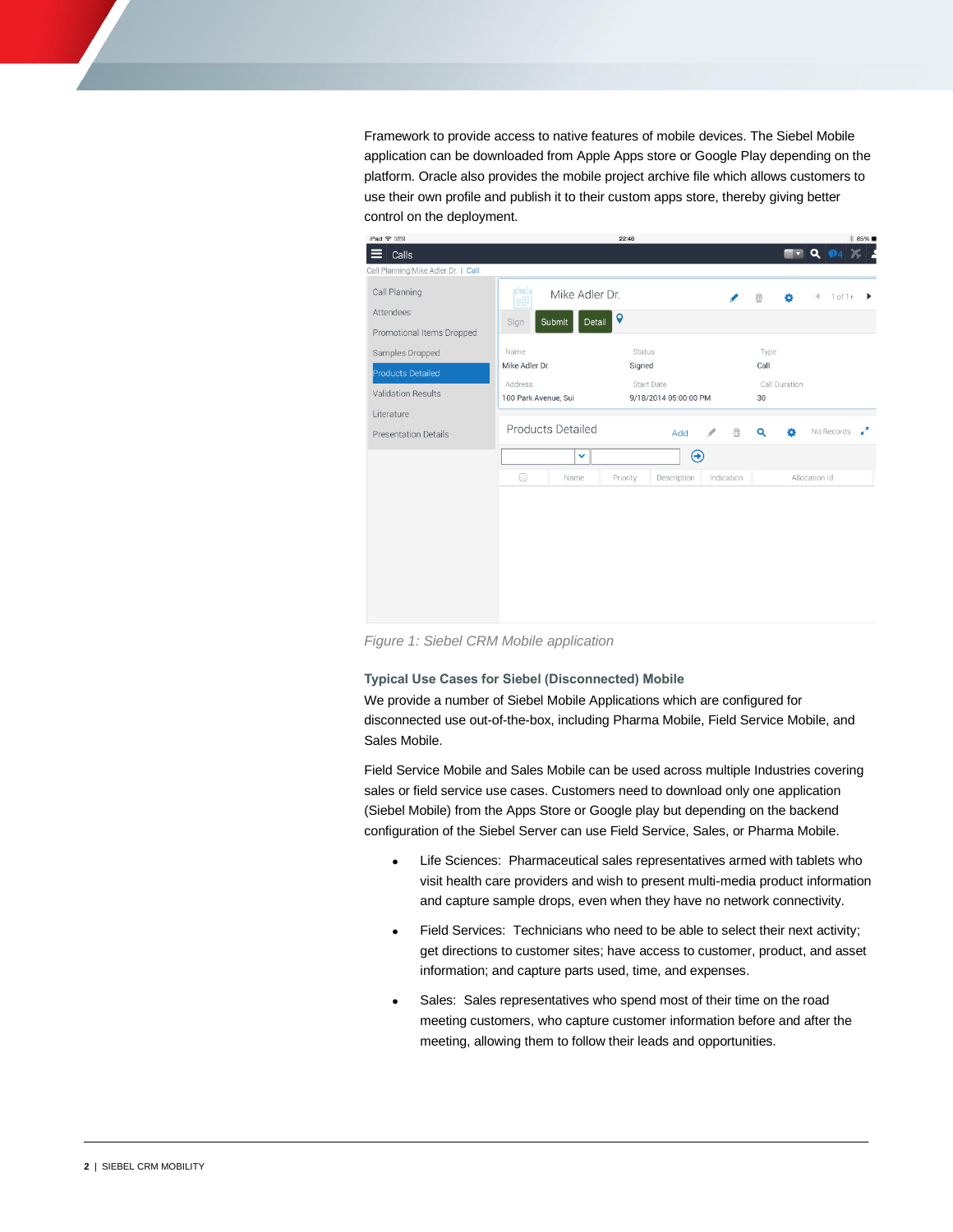### Siebel CRM Desktop

Siebel CRM Desktop is designed for those users who rely on the popular Microsoft Outlook and IBM Lotus Notes applications for managing their customer interactions, but need to ensure that their customer data and interactions are captured in the CRM application.

Beyond simply synchronizing basic calendar, task, and contact data, Siebel CRM Desktop exposes CRM data and functionality directly within the host client.

Examples include (but are not limited to):

- When working with a calendar item, the user can associate it to a CRM account or opportunity as an activity, allowing sales team members and management to see customer touch points in the context of sales activity.
- When creating a calendar item, any invitee will automatically be added to the contact or employee list for the related CRM activity.
- Users may relate an inbound or outbound email to a particular customer account, sales opportunity, or any other syncing object. The user can also set up automatic associations of all inbound and outbound email for a given contact or customer account.

Siebel CRM Desktop provides CRM business logic, including availability of custom fields and enforcement of validation rules (required fields, pick lists, calculated fields, etc.) within the host application. Providing validation at the time of data entry ensures that users are notified immediately of any validation issues, which helps ensure they can address them quickly.



*Figure 2: Maintain CRM Data in Microsoft Outlook*

All functions available in Siebel CRM Desktop are available to users regardless of whether they are online or offline. Any changes made in their desktop productivity application are maintained regardless of whether there is immediate access to the CRM application. When users reconnect, any data updated on the client are uploaded to the server and vice versa. Any conflicts are reported to the user, who can determine the appropriate resolution.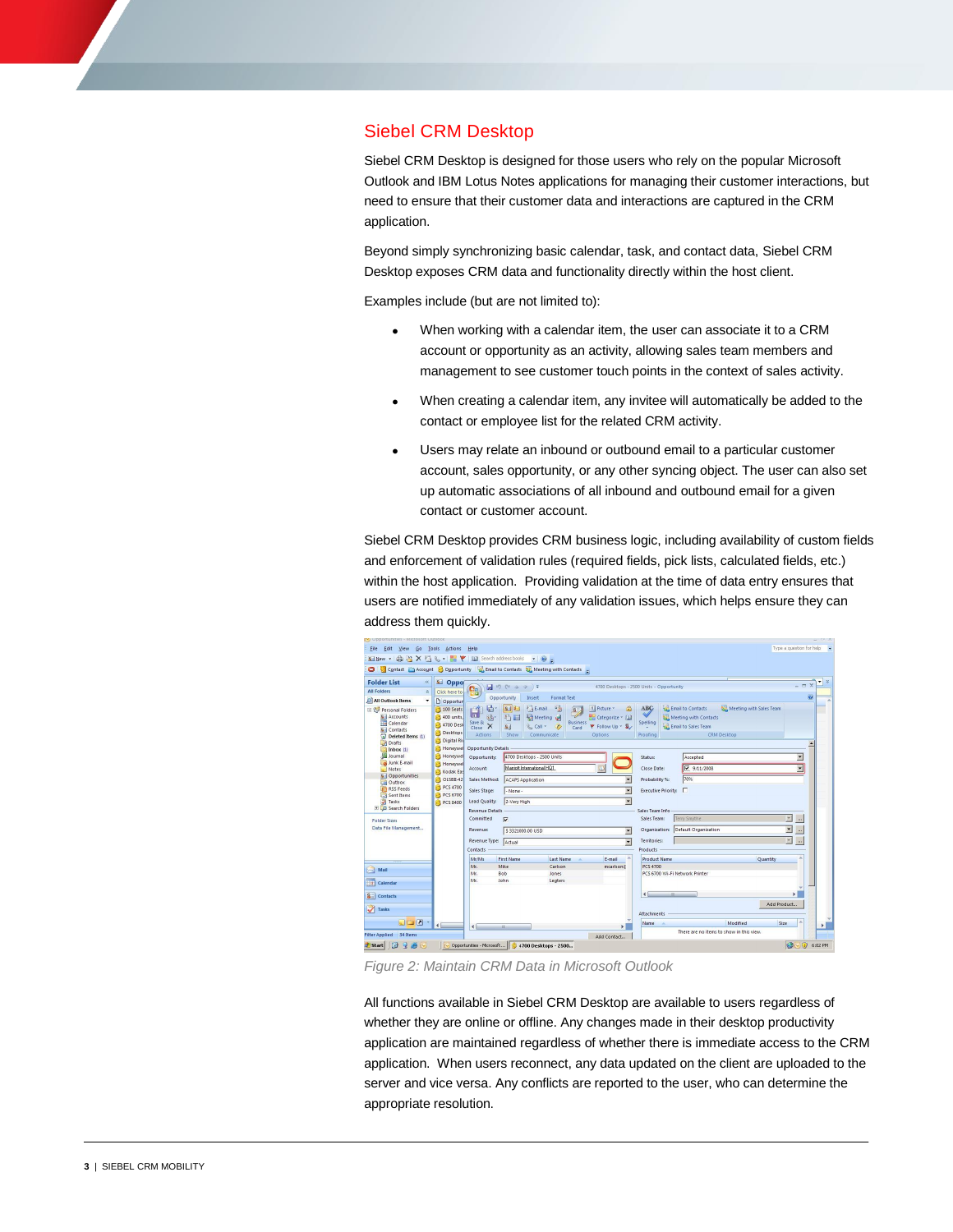Since users are already familiar with navigation, search, data entry, and other features of their desktop productivity application, organizations can allocate valuable training time on topics vital to the success of the CRM implementation, such as how individual opportunity status information feeds overall sales pipeline forecast through the back office to support and manufacturing.

It should be noted that Siebel CRM Desktop is intended to provide users with access to the CRM functionality they need every day, and is not intended to replace the entire CRM application. For example, a sales representative might need to update customer account and sales opportunity information on a daily basis and could do so within Outlook or Lotus notes using the CRM Desktop add-in, but for less frequent tasks such as updating end-of-month forecasts or generating quotes or proposals—the user would return to the full Siebel CRM web-based client.

**Typical Use Cases for Siebel CRM Desktop**

- Sales representatives who currently manage their contacts, calendar, and tasks within Outlook or Notes and need basic access to view and make changes to a subset of their CRM data.
- Field service technicians who need to be able to have access to customer, product, and asset information, capture parts used, time, and expenses.

## Siebel Server Sync for Exchange (SSSE)

Siebel Server Sync for Exchange provides server-side integration between Siebel CRM and Microsoft Exchange for objects native to both applications—calendar, contact, and task. It is a lightweight solution, requiring no client-side installation or action by the enduser and no installation requirement on the Exchange server.

SSSE overcomes the challenge of making the CRM system transparent to front-line sales, service, and marketing employees. Keeping the CRM system up-to-date becomes part of a user's daily tasks and can be done within Microsoft Outlook.

This extensive integration includes:

- A server-based synchronization engine that synchronizes calendar, contacts, and tasks between Siebel applications and Microsoft Exchange Server—this is done in the background without requiring active user intervention
- A Microsoft Outlook add-in that allows users to link Microsoft Outlook contacts, tasks, and appointments to Siebel data such as opportunities and service requests speeding and simplifying the process of tracking every customer interaction
- Siebel Server Sync for Microsoft Exchange Server extends the benefits of desktop productivity applications into a value-added activity that improves the customer experience and drives user adoption of CRM systems.

Siebel Server Sync for Microsoft Exchange Server enables near-real-time, bidirectional synchronization of calendar appointments, contacts, and task items between the CRM database and Microsoft Exchange Servers. This occurs in the background—eliminating the need for employees to remember special steps for synchronizing the applications.

Users can schedule appointments through Siebel applications, and the meetings are visible in all participants' Microsoft Exchange calendars and vice versa. When users propose or change meetings, these actions are automatically reflected in the Siebel application.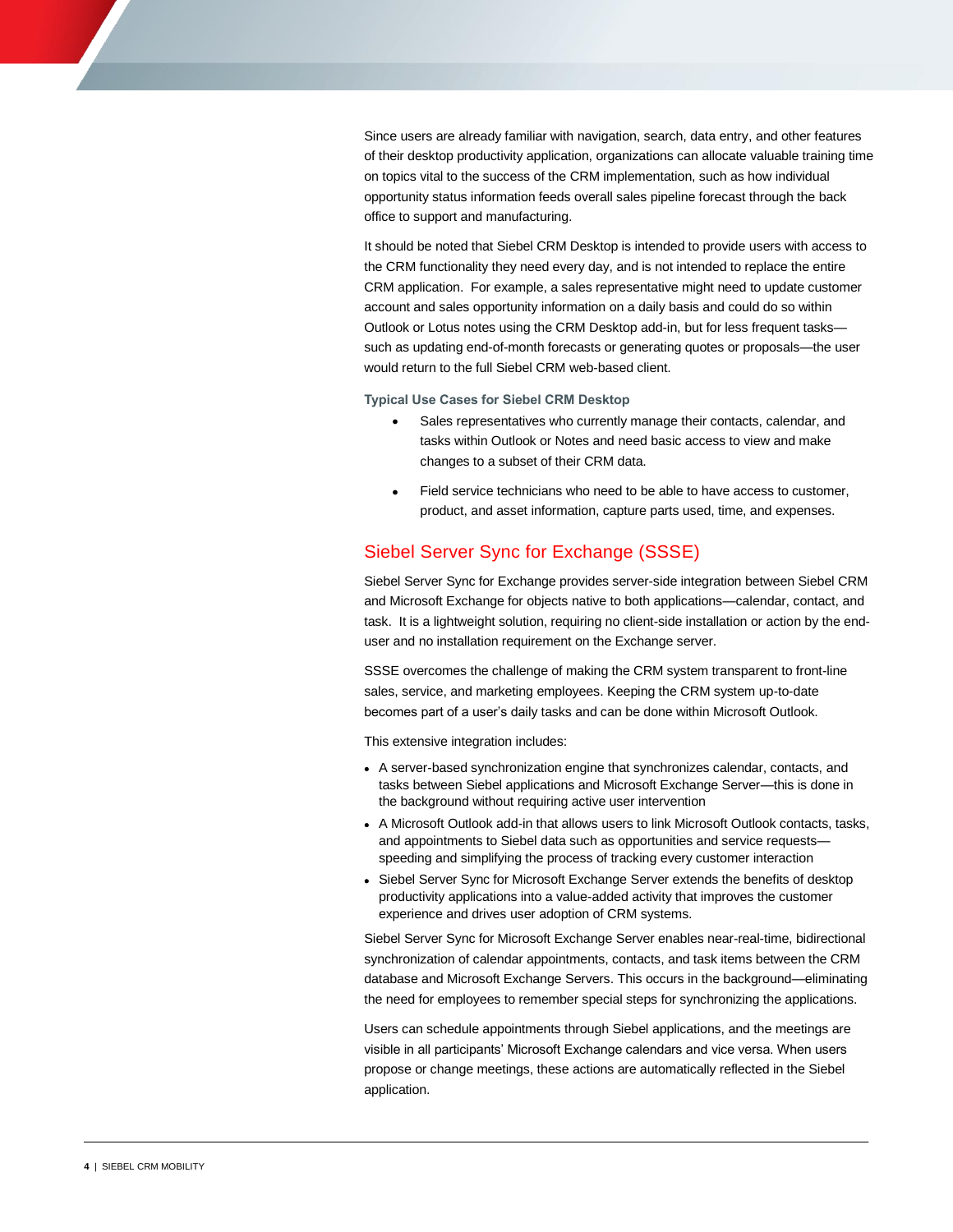Siebel server-based synchronization drives user adoption, as users can continue to use the productivity tools they already use while maintaining current data in the Siebel CRM system. Whether the user maintains a calendar or contact data in Microsoft Outlook, Outlook Web Access, or even on a third-party mobile device that is already sharing data with Microsoft Exchange, data is shared with the CRM application. The seamless integration between Siebel CRM applications and Microsoft Outlook will significantly lower training costs and increase user adoption.

The engine also supports a lower total cost of ownership driven by consolidating functionality into server components, centralizing administration, and eliminating clientbased configuration. The seamless integration reduces maintenance overhead and improves operational efficiency.

All components run only on the Microsoft Windows platform. Administrators do not need to install any components on their Microsoft Exchange Servers. The Siebel serverbased synchronization engine supports Microsoft Exchange 2010 and later using Exchange Web Services.

Siebel Server Sync for Microsoft Exchange Server comes with an optional add-in that allows users to use Microsoft Outlook to link calendar appointments, contacts, and task items to Siebel applications. For example, users can create calendar appointments in Microsoft Outlook and link those appointments to the relevant opportunity that they have created in the Siebel Sales application without leaving Outlook. Once users associate Siebel links with a Microsoft Outlook record, they can use these links to navigate directly from the Microsoft Outlook client into the appropriate Siebel application.

**Typical Use Cases for Siebel Server Sync for Exchange (SSSE)**

- Sales or service representatives who currently manage their contacts, calendar, and tasks within Outlook or their mobile device and need only rare access to other CRM data.
- Users need near-real time, transparent server-side synchronization of data between Exchange and Siebel CRM.

### CalDAV / CardDAV Integration

CalDAV and CardDAV are industry standards allowing calendar and contact data (respectively) from a host server (in this case Siebel) to be presented to users for viewing on modification on a compliant client. For example, a user of an Apple iPhone device could subscribe to the Siebel Calendar and see appointments from the CRM application overlaid with other (such as their corporate or personal) calendars on the same device. Similarly, a user's Siebel contacts can appear as an additional address book on the mobile device.

It is important to understand that CalDAV/CardDAV integration introduces an *additional* calendar/address book on the client device, and as such does not provide synchronization between existing calendars and address books. For example, assume that a user were invited to a meeting by a customer and that invitation were to be received via the user's corporate Exchange server and the user accepted via the Outlook client. That meeting would be visible to the user on his or her mobile device calendar, but it would be on their corporate calendar, not their Siebel Calendar—the meeting would not be visible within the CRM application itself.